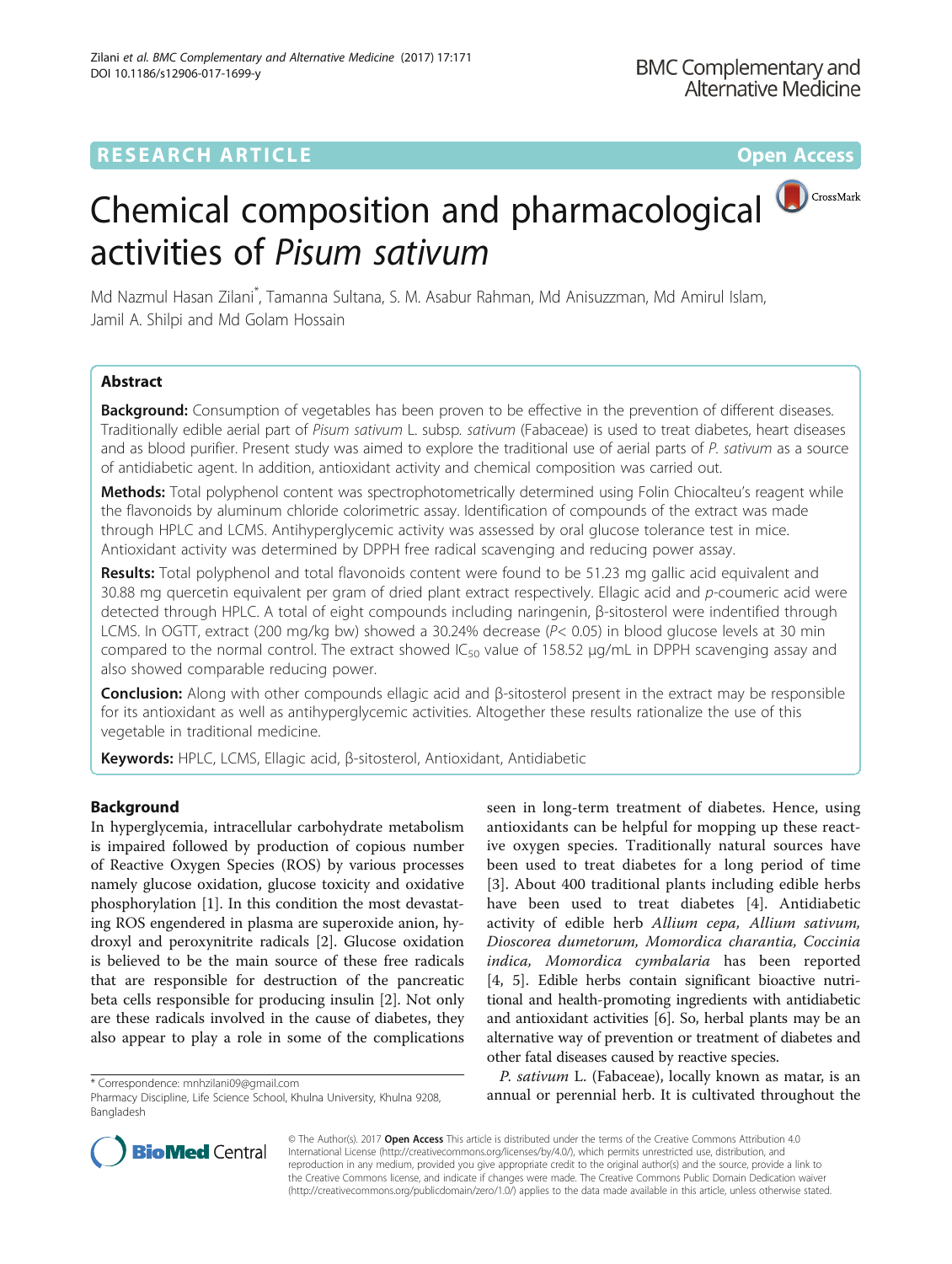Bangladesh [[7\]](#page-7-0). Traditionally seeds are used as nutrient, appetizer, refrigerant, laxative, astringent and also used in treating wrinkled skin, diabetes, acne, phlegm and intestinal inflammation [[7, 8](#page-7-0)]. Antioxidant, antimicrobial and hypoglycemic activities of seeds also have been reported [\[9](#page-7-0)]. Furthermore, pericarp of pods showed potential antihyperglycemic activity [[10\]](#page-7-0). Fruits and seeds contain starch, albuminoids, alkaloids, galactolipids, trigonelline, piplartine and essential oils [[11\]](#page-7-0). Petiole and tendril yielded kaempferol-3-triglucoside, quercetin-3 triglucoside, and their p-coumaric esters [[12, 13](#page-7-0)]. Newly growth tender (leaves and stem) is used as vegetables in Bangladesh [\[14\]](#page-7-0). It is traditionally used in treatment of diabetes, heart diseases and as blood purifier [[14\]](#page-7-0).

Literatures reveals that there are very few studies have been reported regarding biological activity or chemical composition of the edible aerial parts of P. sativum. As a part of the continuation of our research on bioactivity screening of Bangladeshi medicinal edible herbs, present investigation was carried out to evaluate the usefulness of the P. sativum extract in diabetes by oral glucose tolerance test. It was also tested for antioxidant activity and defined chemically by HPLC and LCMS analysis.

#### Methods

#### Chemicals and reagents

Gallic acid, caffeic acid, p-coumaric acid, (+)-catechin hydrate, (−)-epicatechin, vanillic acid, rutin hydrate, ellagicacid, kaempferol, myricetin, quercetin, 2, 2-Diphenyl-1-picryldydrazyl (DPPH. ), ascorbic acid and butylated hydroxy toluene were purchased from Sigma–Aldrich (St. Louis, MO, USA). HPLC grade methanol, acetonitrile, acetic acid and ethanol were obtained from Merck (Darmstadt, Germany). Standard drug Glibenclamide hydrochloride was purchased from Square Pharmaceuticals Ltd., Bangladesh.

## Plant materials and extraction

The edible aerial part of P. sativum L. was collected in December 2014 from Khulna, Bangladesh and identified by experts at Bangladesh National Herbarium, Dhaka, Bangladesh. A voucher specimen (DACB 41155) has been submitted there for future reference. The shade dried and grinded powder (500 g) was soaked in 98% ethanol. After removal of debris and evaporation of solvent by rotary evaporator crude extract (yield  $2.8\%$   $w/w$ ) was found and stored at 4 °C until experiment commenced.

### Experimental animals

In the present study Swiss-albino mice of average weight 22-25 g and 4-5 weeks age were used. Mice were housed in an ambient room temperature of  $24 \pm 1$  °C; 12 h light and dark cycle with controlled humidity. Mice were allowed standard pellet diet and water ad libitum. Ethical guidelines of Organization for Economic Cooperation and Developmentwere followed to carry out the experiment.

### Identification of Phytochemical constituents

To identify the presence of therapeutically active phytochemicals namely flavonoids, polypheols, alkaloids, glycosides, terpenoids, and saponins, standard chemical tests were carried out [\[15](#page-7-0)].

#### Total polyphenol content

To determine the total polyphenol content of the extract, extract solution (1 mg/ml) was mixed with 5 mL of ten times diluted Folin-Ciocalteu reagent. In that mixture, 4 mL of 75 g/L sodium carbonate was added. After incubation period of 30 min at 40°C absorbance of the reaction mixture was measured at 765 nm using Shimadzu UV visible spectrophotometer (Model 1800, Japan). Gallic acid (0-1 mg/mL) was used to prepare standard calibration curve. Gallic Acid Equivalent (GAE) was determined (mg/mL) from the equation of calibration line and then total polyphenol content was expressed in terms of mg of gallic acid equivalent per gram of dry extract [[16\]](#page-7-0).

### Total flavonoids content

A well-known aluminum chloride colorimetric method was used to determine the total flavonoids content of the extract  $[17]$ . In the extract solution $(1 \text{ mg/ml})$ , 4 mL distilled water and 0.3 mL of 5%  $w/v$  sodium nitrate was sequentially mixed. Five minutes later, 0.3 mL of 10%  $w/v$ aluminum chloride was added to the mixture with continuous shaking. At the sixth minute, 2 mL of 1 M sodium hydroxide was added and the volume was adjusted to 10 mL. Then absorbance was measured at 510 nm. For this assay quercetin (0-1 mg/mL) was used for standard calibration curve. After reading the quercetin equivalent from the calibration line, total content of flavonoids was expressed as mg quercetin equivalent (QE) per gram of dry plant extract.

### HPLC detection of polyphenol

To detect the presence of polyphenols present in the extract, HPLC analysis was carried out on Rapid Separation LC (RSLC) systems (Thermo Fisher Scientific Inc., MA, USA), coupled to separation pump (LPG-3400RS), Ultimate 3000RS autosamplier (WPS-3000) and diode array detector (DAD-3000RS). Separation was carried out at 30 °C using Acclaim<sup>®</sup> C18 (4.6  $\times$  250 mm; 5 μm) column (Dionix, USA) and injection volume of 20μl. Gradient method was applied as 5%A/95%B, 0 min; 10%A/ 80%B/10%C, 10 min; 20%A/60%B/20%C, 20 min and 100%A at 30min and 5min post run with solvent A. For spectrophotometric detection, the wavelength was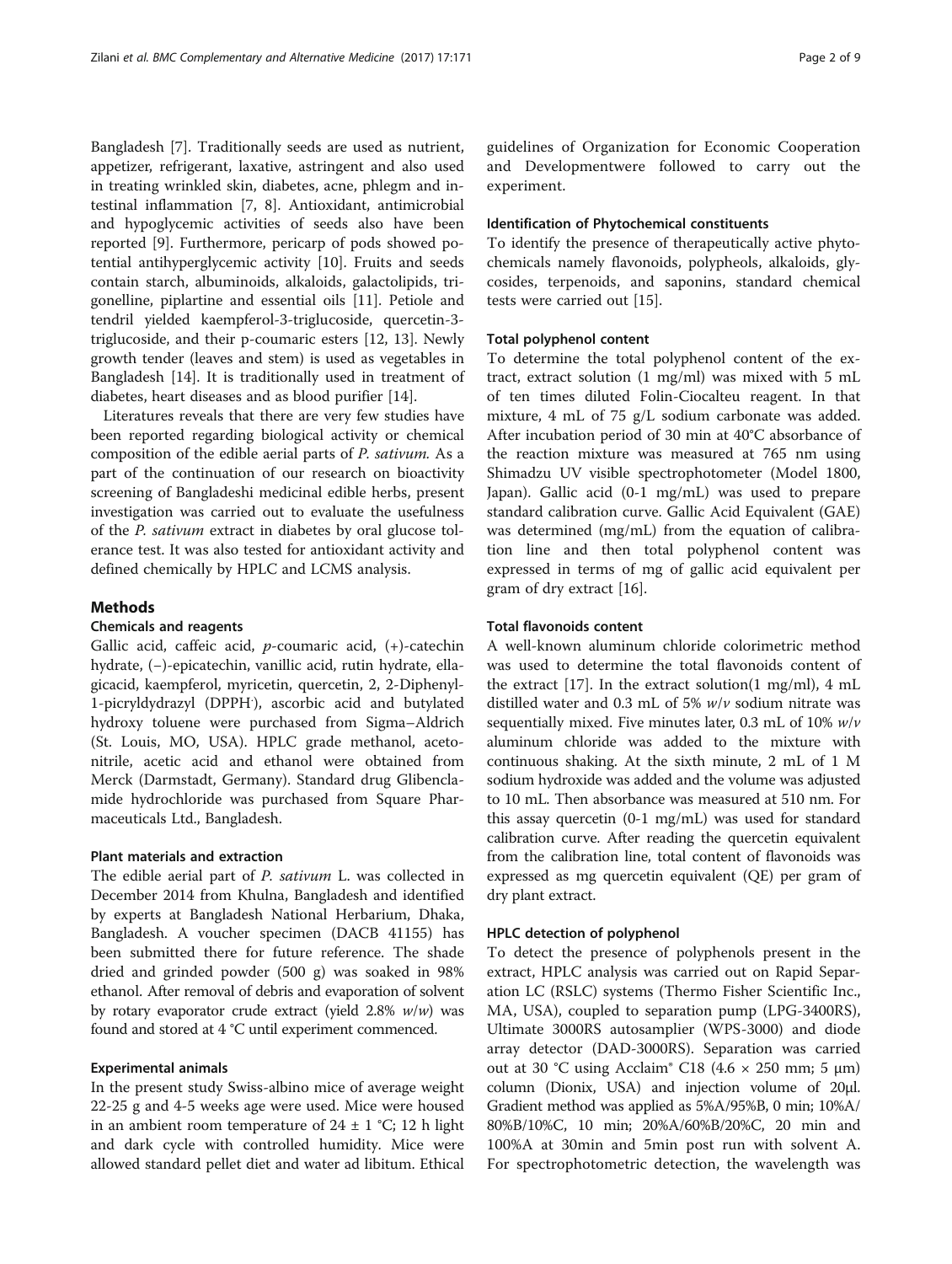optimized at 280 nm for first eighteen min, 320 nm for next six minand finally to 380 nm for the rest of the analysis and the diode array detector was set at a range from 200 to 70 nm. Acetonitrile (solvent A), acetic acid solution pH 3.0 (solvent B), and methanol (solvent C) were used as mobile phase with flow rate at 1 mL/min.

For the calibration curve, gallic acid, (+)-catechin hydrate, vanillic acid, (−)-epicatechin, p-coumaric acid, ellagic acid, myricetin, kaempferol (1.0-5.0 μg/mL);(+) catechin hydrate, caffeic acid, rutin hydrate (0.5-4.0 μg/ mL) and quercetin (0.25-3.0 μg/mL) were used as standard. Extracts solution (5.0 mg/mL) were prepared in ethanol by vortex mixing for 30 min. Prior to HPLC analysis mixed standards, sample and spiked solutions were filtered through 0.20 μm nylon syringe filter and degassed in an ultrasonic bath for 15min [\[18](#page-7-0)].

#### Chemical profiling through LCMS

Liquid Chromatography Mass Spectroscopy (LCMS) analysis was performed using Agilent 6530 Accurate-Mass Q-TOF LC-MS system. It equipped with a reversed-phase C18 analytical column of 50 mm  $\times$  2.1 mm  $\times$  1.8 µm particle size (Agilent 6530). The column oven temperature was set at 35 °C, and the flow rate was 250 μL/min. Mobile phases A and B were water and acetonitrile, respectively, each containing 5 mM ammonium formate and 0.1% formic acid. The linear gradient programme was set as follows: 0 min, 100% A; 45 min, 100% B; 50 min, 100% B; 55 min, 100% A. The injection volume was 20 μL with a run time of 15 min. The UHPLC was hyphenated to a triple quadrupole mass spectrometer 3200 QTrap (ABSciex) equipped with an electrospray ionization interface set at negative mode. The interface heater held at the temperature of 500 °C and an ion-spray (IS) voltage of −4500 eV. The nebulising gas (GS1), heating gas (GS2) and curtain gas pressures set at 40, 40 and 10 psi, respectively during the whole analysis. Nitrogen was used as collision and spray gas. Full scan data acquisition was performed, scanning from m/z 5 to 1500 in enhanced MS IDA EPI mode [\[19\]](#page-7-0).

#### Oral glucose tolerance test

Oral glucose tolerance was assessed using overnight (16 h) fasted mice. It was divided into four groups containing five mice in each group. Group I was treated as control and group II received standard glibenclamide (5 mg/kg, orally). Group III and IV were orally treated with extract of 100 and 200 mg/kg body weight respectively. Glucose (3 g/kg) was administered orally after 30 min of oral administration of extract. Blood samples were collected from tail vein at 0, 30, 60, 90 and 120 mins after glucose load. The blood glucose levels were analyzed using glucose test strips and glucose meter (EZ Smart-168, Tyson Bioresearch Inc., Taiwan) [[17\]](#page-7-0).

#### Acute toxicity test

Acute oral toxicity of the extract was assessed in mice according to the guidelines of the Organization for Economic Cooperation and Development [[17](#page-7-0)]. The mice were fasted overnight (16 h), divided into 5 groups  $(n = 5)$  and the extract was orally administered at the dose of 100, 200,400 and 800 mg/kg body weight. The control group received distilled water. Individual observations for lethality and any physical sign of toxicity of mice were started during the first two hours continuously and then at six hours interval for 24 h time period and finally after every 24 h up to 14 days.

#### DPPH free radical scavenging assay

A stock solution of 1024 μg/mLwas prepared to determine the DPPH radical scavenging activity of the extract. Different concentrations (512, 256, 128, 64, 32, 16, 8, 4, 2, 1 μg/mL) were obtained through serial dilution of stock solution. In 3mL of freshly prepared 0.004%  $w/v$ DPPH solution, 1mL sample solution was added. After incubation of 30 min at dark place, absorbance of each concentration was measured at 517 nm. Ascorbic acid was used as standard free radical scavenger. The scavenging activity of the samples was calculated using the formula: % scavenging activity =  $[(Abs_c-Abs_s)/Abs_c] \times 100;$ where  $\text{Abs}_c$  is the absorbance of control and  $\text{Abs}_s$  is the absorbance of extract or standard. Concentration required to scavenge 50% of free DPPH ( $IC_{50}$  value) was estimated from the obtained data [\[18\]](#page-7-0).

#### Reducing power assay

To determine the reducing power of the extract, from the stock solution different concentrations (0.1-1 mg/ mL) of extract was prepared. In 1 mL of sample solution, 0.2 M phosphate buffer (2.5 mL; pH 6.6) and 10  $g/L$  potassium ferricyanide (2.5 mL) were added. The mixture was incubated at 50°C for 20 min. After cooling at room temperature, 100 g/L trichloroacetic acid (2.5 mL) was added. The mixture was centrifuged at 3000 rpm. For 10 min. In the supernatant (2.5 mL), distilled water (2.5 mL) and 1 g/L ferric chloride (0.50 mL) were added. After 10mins, absorbance of the mixture was measured at 700 nm. Butylated Hydroxy Toluene (BHT) was used as standard [\[20](#page-7-0)].

### Statistical analyses

Data acquisition, peak integration and calibrations in HPLC were performed with DionixChromeleon software (Version 6.80 RS 10). Analyst software version 1.5.2 was used for method development, data acquisition and data processing in LCMS. Statistical significance of oral glucose tolerance test was estimated by student's t-test. All values were expressed as mean  $\pm$  SD of three parallel measurements.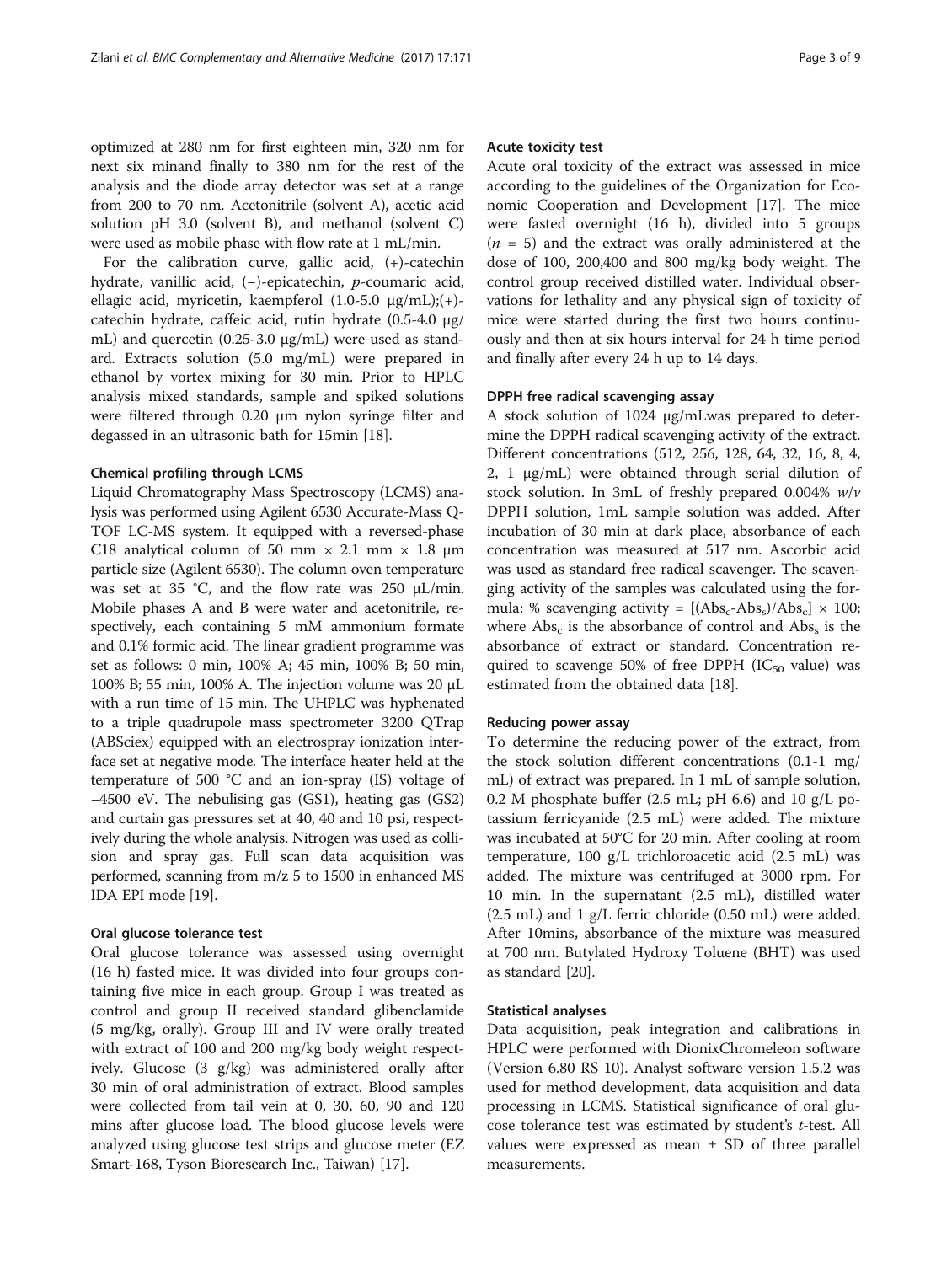<span id="page-3-0"></span>

### Results

In the preliminary phytochemical screening, the extract showed the presence of therapeutically active phytochemicals flavonoids, polyphenols, alkaloids, glycosides, terpenoid and absence of saponins. To determine total phenol content acalibration curve was prepared from graph of concentration versus absorbance of standard gallic acid. The equation  $y = 8.043 + 0.213$ ,  $R^2 = 0.985$ was obtained from that curve. Total phenolic content of the extract was calculated and found to be 51.23 mg gallic acid equivalent per gram of dry extract. Quercetin as standard was used to obtain a calibration curve with the equation  $y = 1.169 + 0.008$ ,  $R^2 = 0.994$  from which total flavonoid content of the extract was calculated as

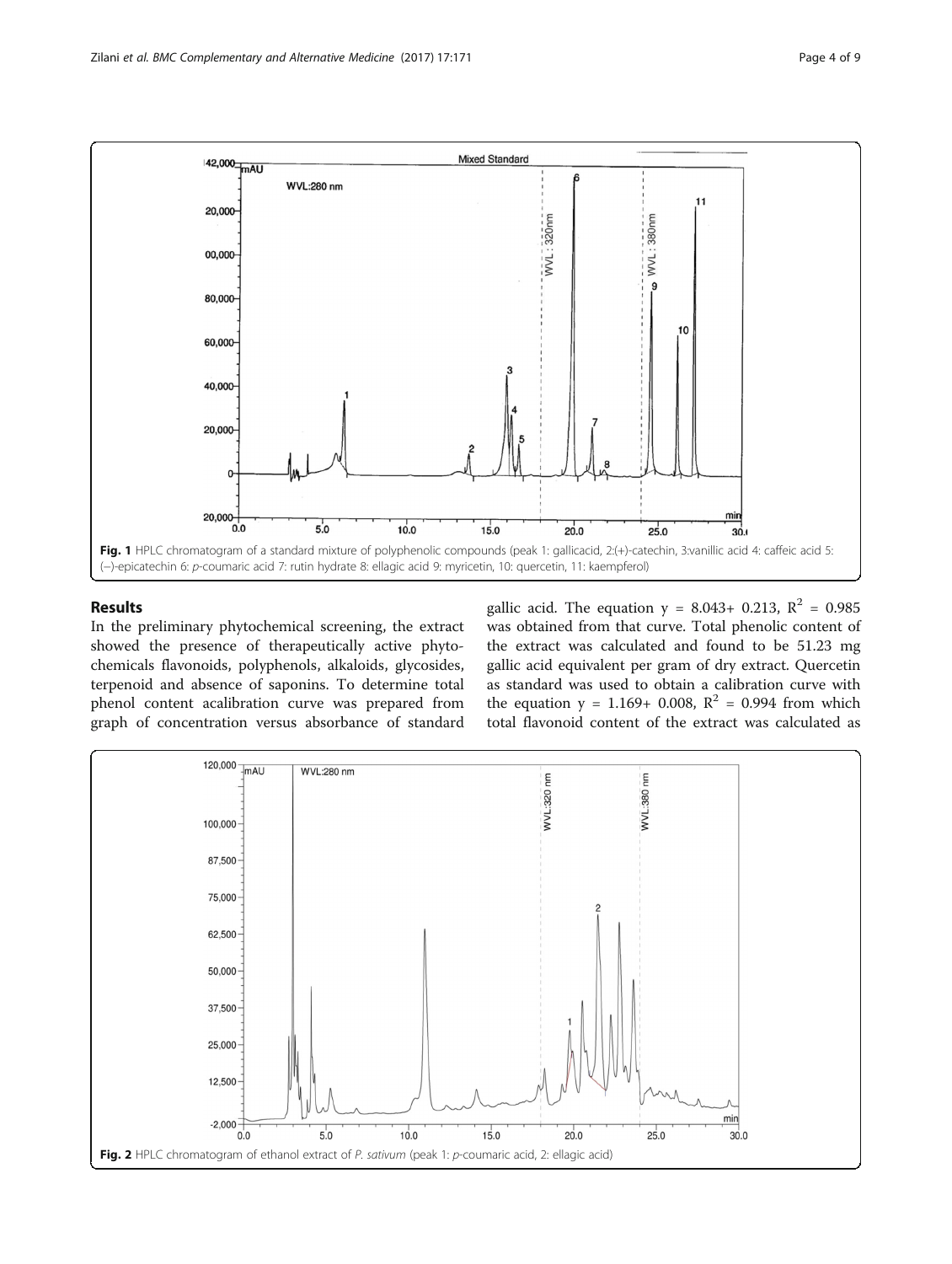Table 1 Contents of polyphenolic compounds in P. sativum extract

| Ellagic acid    | 89919                                                   | 6.83     |  |  |  |  |  |
|-----------------|---------------------------------------------------------|----------|--|--|--|--|--|
| p-Coumaric acid | 778                                                     | 0.19     |  |  |  |  |  |
|                 | Polyphenolic Compound Content (mg/100 g of dry extract) | % $RSDa$ |  |  |  |  |  |

<sup>a</sup> RSD Relative Standard Deviation

30.88 mg QEg−<sup>1</sup> dry extract. In HPLC analysis of polyphenols, eleven standard polyphenol compounds were used for comparison. Among these compounds extractcontained a very high concentration of ellagic acid (899.19 mg per 100 g of dry weight) and fairly low (7.78 mg per 100 g of dry weight) amount of  $p$ -coumaric acid. The chromatographic profiles of standard polyphenol compounds and extract were presented in Figs. [1](#page-3-0) and [2](#page-3-0). The concentrations of present phenolic compounds were calculated based on the calibration curves of the standards and reported in Table 1. The LCMS base peak chromatogram of the ethanol extract was shown in Fig. 3. From LCMS data and the related literatures βsitosterol, β-amyrin, kaempferol-3-neohesperidoside, 6 prenylpinocembrin, naringenin, kaempferol-3- glucoside, 1,2-benzenedicarboxylic acid, 6H-Benzofuro[3,2-c][1] benzopyran and diisooctyl esterwere identified in the extract. The chromatographic and LCMS data including retention time, experimental and calculated  $M + H$ , molecular formulas and proposed compounds were summarized in Table [2](#page-5-0).

The antihyperglycemic effects of the P. sativum extract on the oral glucose tolerance test (OGTT) in nondiabetic micewere presented in Table [3.](#page-5-0) The maximum plasma glucosein the normal control group was at 30 min after glucose (3 g/kg) loading and then gradually declined. The treatment with different doses of extract (100 and 200 mg/kg) significantly (P< 0.05) reduced blood glucose levels by 18.15%, 30.24% at 30min respectively, and significant ( $P$ < 0.05) reduction in the following hours was observed only at 200 mg/kg treated mice (Table [3](#page-5-0) and Fig. [4\)](#page-6-0). Mice treated with oral antidiabetic reference drug glibenclamide showed significant (P< 0.05) reduction in blood glucose levels at 30, 60, 90, and 120 min after glucose load compared to normalcontrol (Table [3](#page-5-0) and Fig. [4\)](#page-6-0). The oral acute toxicity evaluation of the extract at 100, 200, 400 and 800 mg/kg body weight resulted in no mortality and no visible signs of acutetoxicity throughout the 14 days. These results indicated that the  $LD_{50}$ (lethal dose in 50%) value of the extract was greater than 800 mg/kg body weight.

The DPPH radical scavenging activity of the extract  $(IC_{50} = 158.52 \pm 5.46 \mu g/mL)$  was approximately ten fold lesser than that of the standard ascorbic acid  $(IC_{50} = 14.70 \pm 3.24 \mu g/mL)$ . A concentration dependent reducing capacity of the extract was found. At the concentrations of 0.1, 0.2, 0.3, 0.4, 0.5 and 1 mg/mL extract showed absorbance of 0.092, 0.123,

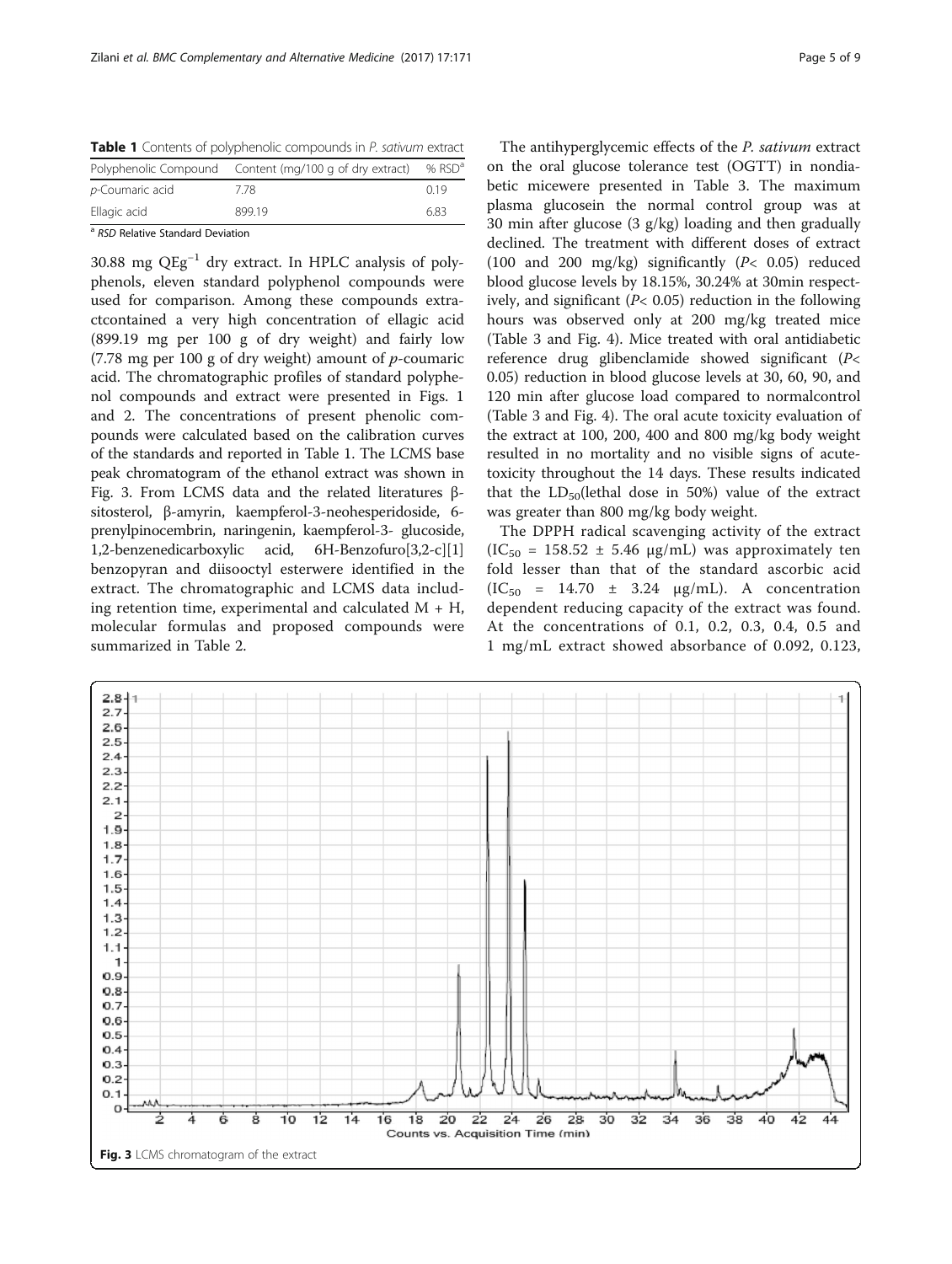| RT (min) | $M + H$ experimental | Molecular formula    | $M + H$ calculated | Suggested compound                             | Reference |
|----------|----------------------|----------------------|--------------------|------------------------------------------------|-----------|
| 1.013    | 427.0791             | $C_{30}H_{50}O$      | 426.386            | β-amγrin                                       | $[42]$    |
| 20.403   | 285.1232             | $C_{17}H_{16}O_4$    | 284.30             | 6H-Benzofuro[3,2-c][1]benzopyran               | $[43]$    |
| 21.279   | 415.2408             | $C_{29}H_{50}O$      | 414.71             | B-sitosterol                                   | $[44]$    |
| 22.959   | 391.28               | $C_{24}H_{38}O_4$    | 390.55             | 1,2-Benzenedicarboxylic acid, diisooctyl ester | $[45]$    |
| 23.680   | 595.45               | $C_{27}H_{30}O_{15}$ | 594.51             | kaempferol-3-neohesperidoside                  | $[46]$    |
| 34.316   | 325.22               | $C_{20}H_{20}O_4$    | 324.3704           | 6-prenylpinocembrin                            | $[47]$    |
| 36.622   | 273.18               | $C_{15}H_{12}O_5$    | 272.25278          | Naringenin                                     | $[48]$    |
| 40.302   | 449.3385             | $C_{21}H_{20}O_{11}$ | 448.38             | Kaempferol-3- glucoside                        | $[46]$    |

<span id="page-5-0"></span>Table 2 LCMS data of the compounds identified in the extract

0.205, 0.216, 0.239, and 0.544 while standard butylated hydroxytoluene showed absorbance of 0.467, 0.733, 1.059, 1.107, 1.242, and 1.472, respectively.

## **Discussion**

Medicinal plants are traditionally used for therapeutic purposes. Secondary metabolites of plants are mainly responsible for therapeutic action in biological system [[21\]](#page-7-0). Biological actions depend on the concentration of secondary metabolites in plant cells that fluctuate along with seasons, climates, particular growth phases, plant parts and extracting solvent [[22](#page-7-0)]. Leaves are one of the highest sources of bioactive compounds [[22\]](#page-7-0). Some studies have suggested that consumption of commonly used vegetables has been proven to reduce the risk of life threatening diseases as vegetables have appeared for noteworthy sources of bioactive compounds [\[23\]](#page-7-0).

Oxidative stress is one of the major causes of reduced glucose tolerance [[24\]](#page-7-0). Antioxidant compounds with antihyperglycemic activities may be the best way to ameliorate the condition. The relation of antioxidant and glucose tolerance capacity of several compounds has been reported earlier [\[25](#page-7-0)]. The treatment with different doses of extract (100 and 200 mg/kg) significantly ( $P <$ 0.05) reduced blood glucose levels by 18.15%, 30.24% at 30min respectively, and significant ( $P < 0.05$ ) reduction in the following hours was only observed at 200 mg/kg treated mice. Antihyperglycemic activity of the extract is comparable to the previous studies [[10, 26](#page-7-0)]. The in vivo anti-diabetic activity of plant extracts has been correlated with their flavonoid and total phenolic content

[[27\]](#page-7-0). The presence of secondary metabolites such as alkaloids, polyphenols, flavonoid, glycosides, tannins and terpenoid in the ethanol extract of P. sativum may contribute to its antihyperglycemic activity and other medicinal values. Also, the extract contains significant amount of polyphenol and flavonoid content that is slightly higher in comparison to reported studies [[10](#page-7-0), [28](#page-7-0), [29\]](#page-7-0). Different bioactive compounds of flavonoids, polyphenols, glycosides and terpenoids have been identified in the extract. β-sitosterol, identified in the extract has potential antidiabetic effect. It stimulates basal glucose uptake, the primary requisite for maintaining glucose homeostasis, through LKB1 (Liver Kinase B1) mediated AMP-activated protein kinase (AMPK) activation and also possesses insulin-like properties [[30, 31\]](#page-7-0). On the other hands, polyphenolic ellagic acid potentiates pancreatic secretion, increases glucose uptake, liver and muscle glycogen content, decreases glucose intolerance and reduces glucose absorption by inhibiting glucosidase enzyme [[32](#page-7-0), [33\]](#page-7-0). The flavonoid, kaempferol improves insulin-stimulated glucose uptake in mature adipocytes [[34\]](#page-7-0) and naringenin suppresses carbohydrate absorption from intestine, exerts extra-pancreatic action [[35](#page-7-0)]. One of the isolated compounds, β-amyrin improves glycemia possibly by its interaction with cannabinoid system [\[36](#page-7-0)]. These may be the possible mechanisms underlying the anti-diabetic activity of the extract.

The antioxidant potential of plant extract depends on the chosen method, concentration and physicochemical properties of components present in the extract. Vegetable as dietary sources contains significant amount of

Table 3 Effect of extract on mice during oral glucose tolerance test

| Treatment               |                 |                  | Blood glucose level <sup>a</sup> (mmol/L) |                  |                |  |  |
|-------------------------|-----------------|------------------|-------------------------------------------|------------------|----------------|--|--|
|                         | $0 \text{ min}$ | $30 \text{ min}$ | $60 \text{ min}$                          | $90 \text{ min}$ | 120 min        |  |  |
| Control (10 mL/kg)      | $5.28 \pm 1.42$ | $12.40 \pm 3.16$ | $10.92 + 2.56$                            | $7.95 + 0.59$    | $6.8 \pm 0.08$ |  |  |
| Glibenclamide (5 mg/kg) | $5.06 + 1.32$   | $7.54 + 3.62*$   | $6.97 + 2.63*$                            | $5.54 + 1.28*$   | $5.3 + 0.95*$  |  |  |
| Extract (100 mg/kg)     | $5.16 + 2.11$   | $10.15 + 2.76*$  | $9.28 + 3.12*$                            | $7.2 + 2.63$     | $6.7 + 3.24$   |  |  |
| Extract (200 mg/kg)     | $4.94 + 2.11$   | $8.65 + 3.28*$   | $8.05 + 2.54*$                            | $6.5 + 2.29*$    | $5.9 + 2.34*$  |  |  |

<sup>a</sup> Values represent as mean  $\pm$  SD,  $n = 5$ ,  $^{*}P < 0.05$  vs. control, Student's t-test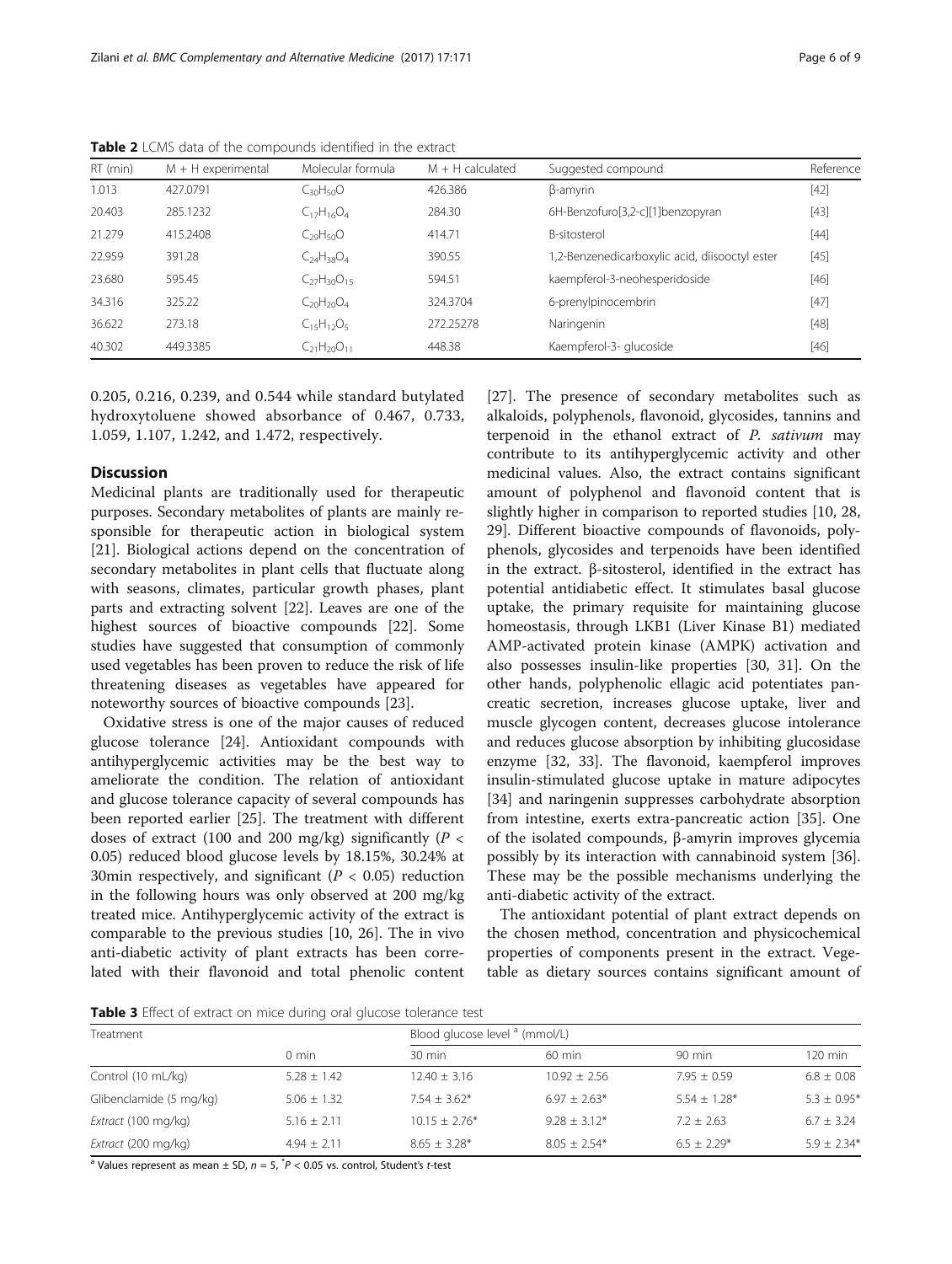<span id="page-6-0"></span>

polyphenols that are responsible for multiple biological responses including antioxidant activity [\[37](#page-7-0), [38](#page-7-0)]. In the present investigation extract showed dose dependent DPPH radical scavenging activity with the  $IC_{50}$  value of 158.52 μg/mL. Also in reducing power assay the extract showed moderate in action as free radical chain breaking agent. These results are comparable to that of previous studies [[10, 28](#page-7-0), [29\]](#page-7-0). Antioxidant activity of polyphenol identified in the extract namely ellagic acid, p-coumaric acid, naringenin, kaempferol has been reported [[39, 40](#page-7-0)]. Also β-sitosterol has potential antioxidant effect [\[41](#page-7-0)]. These compounds act as hydrogen atom donor and neutralize DPPH• to DPPH-H and also break free radical induced chain reactions. All these identified compounds in the extract may be responsible for its antioxidant activity.

A number of studies have been reported the correlation of free radicals, antioxidants and protection of cellular essential components of insulin secretion and glucose uptake mechanism. Antioxidants may regulate insulin secretion, glucose uptake and consequent antihyperglycemic activity by several pathways namely up regulation of hepatic and adipocyte PPAR and GLUT4; phosphorylation of AMPK; activation of PPAR targetgenes; modulation of SREBP-1c; enhancement of antiapoptotic AKT (also known as protein kinase B (PKB)) and Bcl-2 proteins, enhanced cAMP signaling and phosphatidylinositol-4,5-bisphosphate 3-kinase (PI3K).

### Conclusion

In the present study, we have evaluated the antihyperglycemic and antioxidant activities of the ethanol extract of P. sativum. The extract showed potentantihyperglycemic effect in oral glucose tolerance test in mice. The extract also demonstrated antioxidant effect. The presence of biologically active compounds ellagic acid and β-sitosterol could justify the results obtained.

Our study also correlated to the chemical profile and traditional uses of the experimental edible herb that supported the traditional use of P. sativum as a promising natural pharmaceutical for combating diabetes.

#### Abbreviations

AMPK: AMP-activated protein kinase; BHT: Butylated Hydroxy Toluene; DPPH: 2,2-diphenyl-1-picryldydrazyl; GAE: Gallic Acid Equivalent; HPLC: High Performance Liquid Chromatography; IC<sub>50</sub>: 50% Inhibitory Concentration; LCMS: Liquid Chromatography Mass Spectroscopy; LD<sub>50</sub>: Lethal dose in 50% test animal; LKB1: Liver Kinase B1; QE: Quercetin Equivalent;  $R^2$ : Coefficient of Determination; ROS: Reactive Oxygen Species; RSD: Relative Standard Deviation

#### Acknowledgments

Authors are grateful to Pharmacy Discipline, Life Science School, Khulna University, Bangladesh for providing technical support. We would like thanks Mr. Hemayet Hossain, Scientific Officer, BCSIR, Dhaka, Bangladesh for helping HPLC analysis of the sample.

#### Availability of data and materials

The datasets supporting the conclusions of this article are included within the article.

#### Authors' contributions

This work has been carried out in collaboration among authors. MNHZ, TS, MA have performed the extraction, antioxidant, antihyperglycemic studies and HPLC analysis. MNHZ and JAS have done LCMS profiling. MAI carried out the statistical analysis. SMAR havemanaged the literature searches and performed phytochemical screening. MAI, JAS and GH designed the study and drafted the manuscript. All authors read and approved the final manuscript.

#### Competing interests

The authors declare that they have no competing interests.

#### Consent for publication

Not applicable.

#### Ethics approval

In our study, Organization for Economic Cooperation and Development guidelines for the care and use of animals were followed. Our study was approved by a research Ethics Committee for Animal House of Pharmacy Discipline, Life Science School, Khulna University, Khulna-9208, Bangladesh. Three members ethics committee consists of Dr. Ashis Kumar Das, Professor and chairman of the committee (dasasish03@yahoo.com), Dr. Jamil Ahmad Shilpi (jamilshilpi@yahoo.com), Professor and Dr. Sheikh Jamal Uddin, Associate Professor (uddinsj@yahoo.com); Pharmacy Discipline, Life Science School, Khulna University, Khulna-9208, Bangladesh.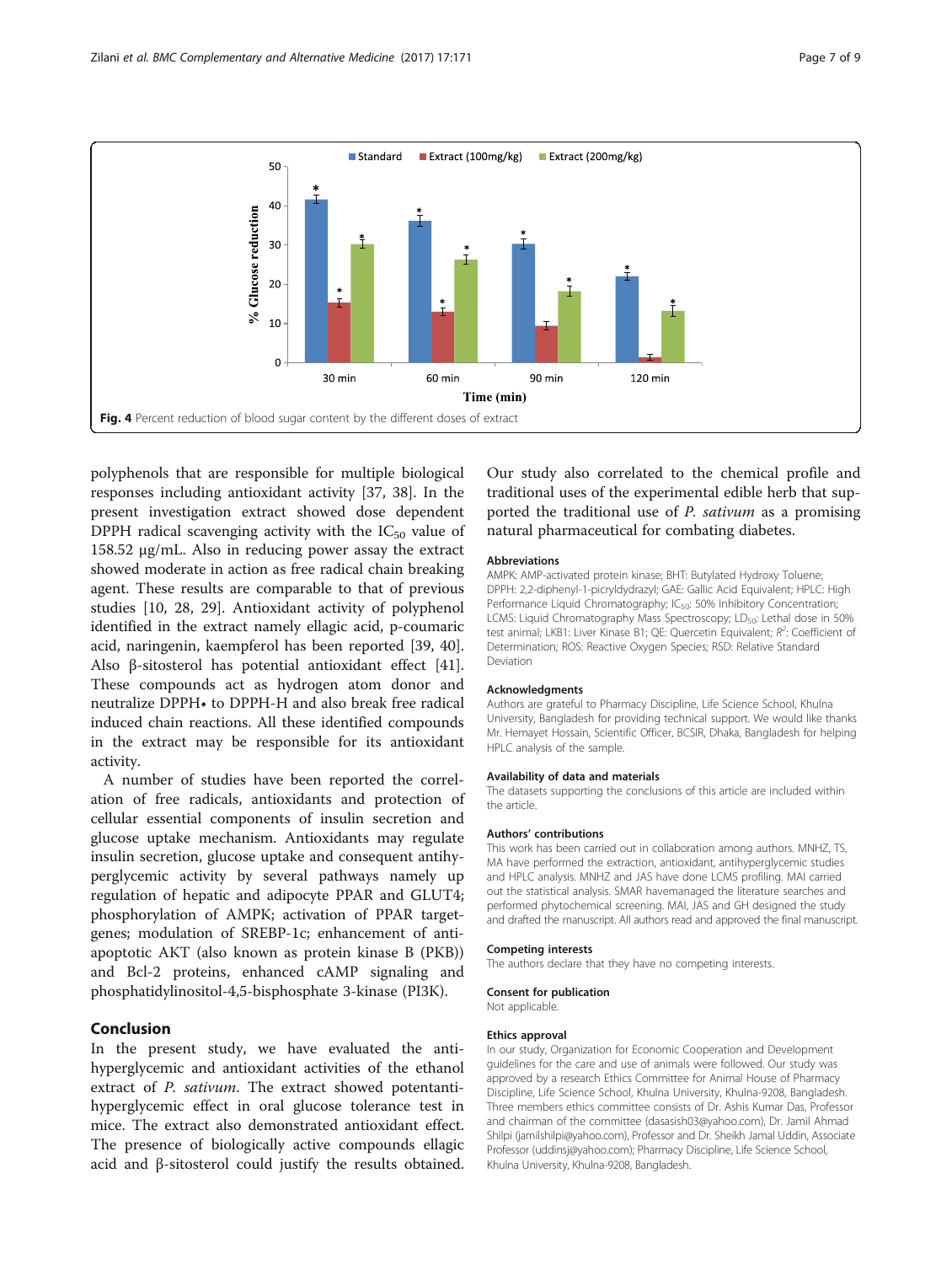### <span id="page-7-0"></span>Publisher's Note

Springer Nature remains neutral with regard to jurisdictional claims in published maps and institutional affiliations.

Received: 9 June 2016 Accepted: 22 March 2017 Published online: 27 March 2017

#### Reference

- Randhir SD, Sushma D, Rakesh G. Role of free radical in atherosclerosis, diabetes and dyslipidaemia: larger-than-life. Diabetes Metab Res Rev. 2015; 31(2):113–26. doi[:10.1002/dmrr.2558.](http://dx.doi.org/10.1002/dmrr.2558)
- 2. Ahmad NK, Rahmat AK, Mushtaq A, Nadia M. Role of antioxidant in oxidative stress and diabetes mellitus. J Pharmacogn Phytochem. 2015;3(6): 217–20.
- Suhaila M. Functional foods against metabolic syndrome (obesity, diabetes, hypertension and dyslipidemia) and cardiovasular disease. Trends Food Sci Technol. 2014;35(2):114–28. doi:[10.1016/j.tifs.2013.11.001.](http://dx.doi.org/10.1016/j.tifs.2013.11.001)
- 4. Chikezie PC, Ojiako OA, Nwufo KC. Overview of anti-diabetic medicinal plants: the Nigerian research experience. J Diabetes Metab. 2015;6(6):546. doi[:10.4172/2155-6156.1000546.](http://dx.doi.org/10.4172/2155-6156.1000546)
- Rawat M, Parmar N. Medicinal plants with antidiabetic potential-a review. American-Eurasian J Agric Environ Sci. 2013;13(1):81–94. doi[:10.5829/idosi.](http://dx.doi.org/10.5829/idosi.aejaes.2013.13.01.1890) [aejaes.2013.13.01.1890.](http://dx.doi.org/10.5829/idosi.aejaes.2013.13.01.1890)
- 6. Dehghan H, Sarrafi Y, Salehi P. Antioxidant and antidiabetic activities of 11 herbal plants from Hyrcania region. Iran J Food Drug Anal. 2016;24(1):179– 88. doi[:10.1016/j.jfda.2015.06.010.](http://dx.doi.org/10.1016/j.jfda.2015.06.010)
- 7. Yusuf M, Chowdhury JU, Haque MN, Begum J. Medicinal plants of Bangladesh. Chittagong: Bangladesh Council of Scientific and Industrial Research; 2009.
- Angels MB, Joan V. Ethnobotany of Montseny biosphere reserve (Catalonia, Iberian peninsula): plants used in veterinary medicine. J Ethnopharmacol. 2007;110(1):130–47. doi[:10.1016/j.jep.2006.09.016](http://dx.doi.org/10.1016/j.jep.2006.09.016).
- 9. Saima R, AZRA K. Isolation and characterization of peptide(s) from Pisumsativumhaving antimicrobial activity against various bacteria. Pak J Bot. 2011;43(6):2971–8.
- 10. Taha KF, Hetta MH, Ali ME, Yassin NZ, ODE G. The pericarp of Pisumsativum L. (Fabaceae) as a biologically active waste product. Planta Med. 2011;77(12): PJ22. doi[:10.1055/s-0031-1282629.](http://dx.doi.org/10.1055/s-0031-1282629)
- 11. Ghani A. Medicinal plants of Bangladesh: chemical constituents & uses. Dhaka: Asiatic Society of Bangladesh; 2003.
- 12. Rastogi R, Mehrotra BN. Compendium of Indian medicinal plants, vol. 1. New Delhi: Central Drug Research Institute, Lucknow and National Institute of Science Communication; 1990.
- 13. Rastogi R. Mehrotra B N. Compendium of Indian medicinal plants. Vol. 3. New Delhi: Central Drug Research Institute, Lucknow and National Institute of Science Communication; 1993.
- 14. Yusuf M, Chowdhury JU, Wahab MA, Begum J. Medicinal plants of Bangladesh. Dhaka: Bangladesh Council of Scientific and Industrial Research; 1994.
- 15. Ghani A. Practical Phytochemistry. Dhaka: Parash Publishers; 2005.
- 16. Hemayet H, Ismet AJ, Sariful IH, Jamil AS, Shubhra KD, Arpona H, et al. Antiinflammatory and antioxidant activities of ethanolic leaf extract of Brownlowiatersa(L.) Kosterm. Orient Pharm Exp Med. 2013;13:181–9. doi[:10.](http://dx.doi.org/10.1007/s13596-013-0109-3) [1007/s13596-013-0109-3.](http://dx.doi.org/10.1007/s13596-013-0109-3)
- 17. Abdulwali A, Jamaludin M, Khalijah A, Jamil AS, Aditya A. Evaluation of antidiabetic and antioxidant properties of Bruceajavanica seed. Sci World J. 2014;1:786130. doi[:10.1155/2014/786130.](http://dx.doi.org/10.1155/2014/786130)
- 18. Khirul MI, Nripendra NB, Sanjib S, Hemayet H, Ismet AJ, Tanzir AK, et al. Antinociceptive and antioxidant activity of Zanthoxylumbudrunga Wall (Rutaceae) seeds. Sci World J. 2014; doi:[10.1155/2014/869537](http://dx.doi.org/10.1155/2014/869537).
- 19. Azila AK, Azrina A, Amin I, Puziah H, Siti SAG, Badrul HZ, et al. Phenolic composition, antioxidant, anti-wrinkles and tyrosinase inhibitory activities of cocoa pod extract. BMC Complementary Altern Med. 2014;14:381. doi[:10.](http://dx.doi.org/10.1186/1472-6882-14-381) [1186/1472-6882-14-381](http://dx.doi.org/10.1186/1472-6882-14-381).
- 20. Sanjib S, Jamil AS, Himangsu M, Royhan G, Morsaline B, Lutfun N, et al. Bioactivity studies on Musa seminifera lour. Pharmacogn Mag. 2013;9(36): 315–22. doi:[10.4103/0973-1296.117827](http://dx.doi.org/10.4103/0973-1296.117827).
- 21. Naim SMU, Mohammad NA, Shahid-Ud-Daula AFM, Hemayet H, Mahmodul MH, Saifur MR, et al. Phytochemical screening and study of antioxidant and analgesic potentials of ethanolic extract of Stephania japonica Linn. J Med Plants Res. 2014;8(37):1127–33. doi[:10.5897/JMPR2014.5443.](http://dx.doi.org/10.5897/JMPR2014.5443)
- 22. Latifou L, Abdou MOA, Rafatou AAA, Anatole L, Ambaliou S. Antimicrobial, antioxidant, toxicity and phytochemical assessment of extracts from Acmellauliginosa, a leafy-vegetable consumed in Bénin, West Africa. BMC Complement Altern Med. 2016;16:34. doi:[10.1186/s12906-016-1014-3](http://dx.doi.org/10.1186/s12906-016-1014-3).
- 23. Any ESSG, Franco ML, Maria SG. Chemical composition and antioxidant/ Antidiabetic potential of Brazilian native fruits and commercial frozen pulps. J Agric Food Chem. 2010;58(8):4666–74. doi:[10.1021/jf903875u.](http://dx.doi.org/10.1021/jf903875u)
- 24. Euy-Myoung J, Jaehoon C, Hong L, Yeongju G, Gladstein S, Farzaneh-Far A, et al. Role of mitochondrial oxidative stress in glucose tolerance, insulin resistance, and cardiac diastolic dysfunction. J Am Heart Assoc. 2016;5: e003046. doi[:10.1161/JAHA.115.003046.](http://dx.doi.org/10.1161/JAHA.115.003046)
- 25. Moein MR, Moein S, Ahmadizadeh S. Radical scavenging and reducing power of Salvia mirzayaniisubfractions. Molecules. 2008;13(11):2804–13. doi: [10.3390/molecules13112804.](http://dx.doi.org/10.3390/molecules13112804)
- 26. Poonam S, Geetanjali K, Pulkit M. Antidiabetic potential of commonly consumed legumes: a review. Crit Rev Food Sci Nutr. 2014;54(5):655–72. doi: [10.1080/10408398.2011.604141.](http://dx.doi.org/10.1080/10408398.2011.604141)
- 27. Gavillán-Suárez J, Aguilar-Perez A, Rivera-Ortiz N, Rodríguez-Tirado K, Figueroa-Cuilan W, Morales-Santiago L, et al. Chemical profile and in vivo hypoglycemic effects of Syzygiumjambos, Costusspeciosus and Tapeinochilosananassae plant extracts used as diabetes adjuvants in Puerto Rico. BMC Complement Altern Med. 2015;15:244. doi[:10.1186/s12906-015-0772-7](http://dx.doi.org/10.1186/s12906-015-0772-7).
- 28. Dibyendu T. Antioxidant potential and type II diabetes related enzyme inhibition properties of raw and processed legumes in Indian Himalayas. J Appl Pharm Sci. 2013;3(3):13–9. doi:[10.7324/JAPS.2013.30303.](http://dx.doi.org/10.7324/JAPS.2013.30303)
- 29. Zia-Ul-Haq M, Amarowicz R, Ahmad S, Riaz M. Antioxidant potential of some pea (Pisumsativum L.) cultivars commonly consumed in Pakistan. Oxid Commun. 2013;36(4):1046–57.
- Rajnish G, Anil KS, Mahabeer PD, Sharma MC, Radhey SG. Antidiabetic and antioxidant potential of β-sitosterol in streptozotocin-induced experimental hyperglycemia. J Diabetes. 2011;3(1):29–37. doi:[10.1111/j.1753-0407.2010.00107.x.](http://dx.doi.org/10.1111/j.1753-0407.2010.00107.x)
- 31. Sujatha S, Anand S, Sangeetha KN, Shilpa K, Lakshmi J, Balakrishnan A, et al. Biological evaluation of (3b)-STIGMAST-5-EN-3-OL as potent anti-diabetic agent in regulating glucose transport using in vitro model. Int J Diabetes Mellitus. 2010;2(2):101–9. doi[:10.1016/j.ijdm.2009.12.013.](http://dx.doi.org/10.1016/j.ijdm.2009.12.013)
- 32. Palanisamy M, Ganesan K, Murugan R. Antibiabetic efficacy of ellagic acid in streptozotocin induced diabetes mellitus in albino wistar rats. Asian J Pharm Clin Res. 2011;4(3):124–8.
- 33. Fatima N, Hafizur MR, Abdul H, Shakil A, Maliha N, Nurul K. Ellagic acid in Emblica officinalis exerts antidiabetic activity through the action on β-cells of pancreas. Eur J Nutr. 2015; doi:[10.1007/s00394-015-1103-y.](http://dx.doi.org/10.1007/s00394-015-1103-y)
- 34. Rana MI, Ali MEH, Dalia OS, El Moataz BEN, Abd ERO. El-Shabrawy, Seham S EH. HPLC-DAD-MS/MS profiling of phenolics from Securigerasecuridaca flowers and its anti-hyperglycemic and anti-hyperlipidemic activities. Rev Bras. 2015;25(2):134–41. doi:[10.1016/j.bjp.2015.02.008.](http://dx.doi.org/10.1016/j.bjp.2015.02.008)
- 35. Ortiz-Andrade RR, Sánchez-Salgado JC, Navarrete-Vázquez G, Webster SP, Binnie M, García-Jiménez S, et al. Antidiabetic and toxicological evaluations of naringenin in normoglycaemic and NIDDM rat models and its implications on extra-pancreatic glucose regulation. Diabetes Obes Metab. 2008;10(11):1097–104. doi[:10.1111/j.1463-1326.2008.00869.x.](http://dx.doi.org/10.1111/j.1463-1326.2008.00869.x)
- 36. Flávia Almeida S, Julyanne TF, Bruno RA, Tiago SM, Armenio ACAS, Gerly ACB, et al. Antihyperglycemic and hypolipidemic effects of α, β-amyrin, a triterpenoid mixture from Protium heptaphyllum in mice. Lipids Health Dis. 2012;11:98. doi[:10.1186/1476-511X-11-98.](http://dx.doi.org/10.1186/1476-511X-11-98)
- 37. Phang CW, Malek SN, Ibrahim H. Antioxidant potential, cytotoxic activity and total phenolic content of Alpiniapahangensis rhizomes. BMC Complement Altern Med. 2013;13:243. doi[:10.1186/1472-6882-13-243](http://dx.doi.org/10.1186/1472-6882-13-243).
- 38. Vanessa SG, Thiago CS, Isael AR, Marisi GS, Marcelo AS, Wagner V, et al. Isolation and evaluation of the antioxidant activity of phenolic constituents of the Garcinia brasiliensis epicarp. Food Chem. 2012;132(3):1230–5. doi:[10.](http://dx.doi.org/10.1016/j.foodchem.2011.10.110) [1016/j.foodchem.2011.10.110](http://dx.doi.org/10.1016/j.foodchem.2011.10.110).
- 39. Kilic I, Yeşiloğlu Y, Bayrak Y. Spectroscopic studies on the antioxidant activity of ellagic acid. Spectrochim Acta A Mol Biomol Spectrosc. 2014;130:447–52. doi[:10.1016/j.saa.2014.04.052.](http://dx.doi.org/10.1016/j.saa.2014.04.052)
- 40. Melguizo-Melguizo D, Diaz-de-Cerioa E, Quirantes-Pinéb R, Švarc-Gajićc J, Segura-Carreteroa A. The potential of Artemisia vulgaris leaves as a source of antioxidant phenolic compounds. J Funct Foods. 2014;10:192–200. doi[:10.1016/j.jff.2014.05.019](http://dx.doi.org/10.1016/j.jff.2014.05.019).
- 41. Albert AB, Savarimuthu I, Gabriel MP, Khalid SN. Chemopreventive potential of β-Sitosterol in experimental colon cancer model - an in vitro and in vivo study. BMC Complement Altern Med. 2010;10:24. doi:[10.1186/1472-6882-10-24.](http://dx.doi.org/10.1186/1472-6882-10-24)